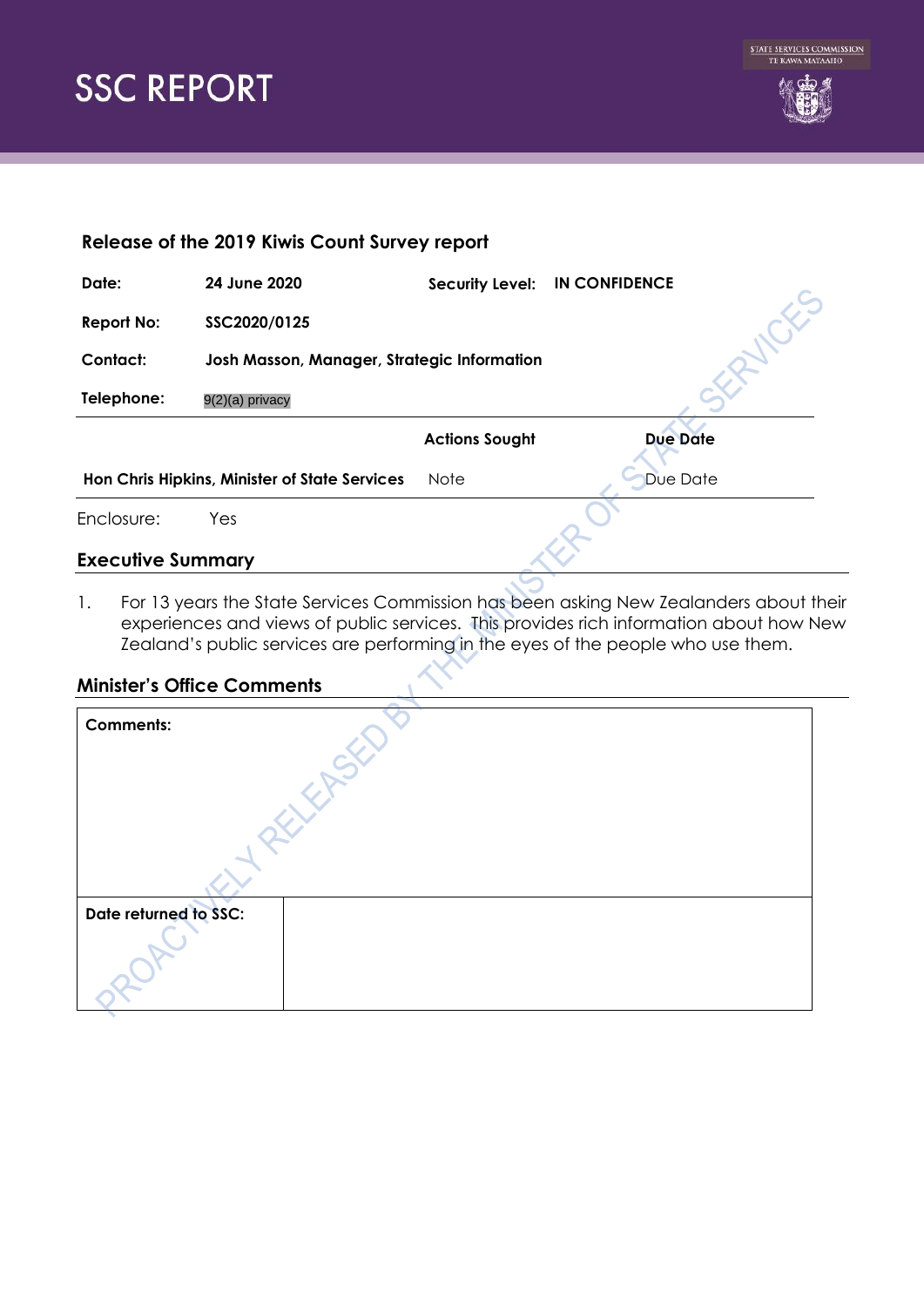### **Recommended Action**

We recommend that you:

- *a* **Note** the results of the Kiwis Count survey in the attached document
- *b* **Note** that we are working with your office on the release including all associated communications.
- *c* **Note** the results will be released before 30 June, to ensure we meet our performance expectation

#### **Noted**

*d* **agree** that the SSC release this briefing once it has been considered by you, after the release of the report

*Agree/disagree.*

Hon Chris Hipkins **Minister of State Service**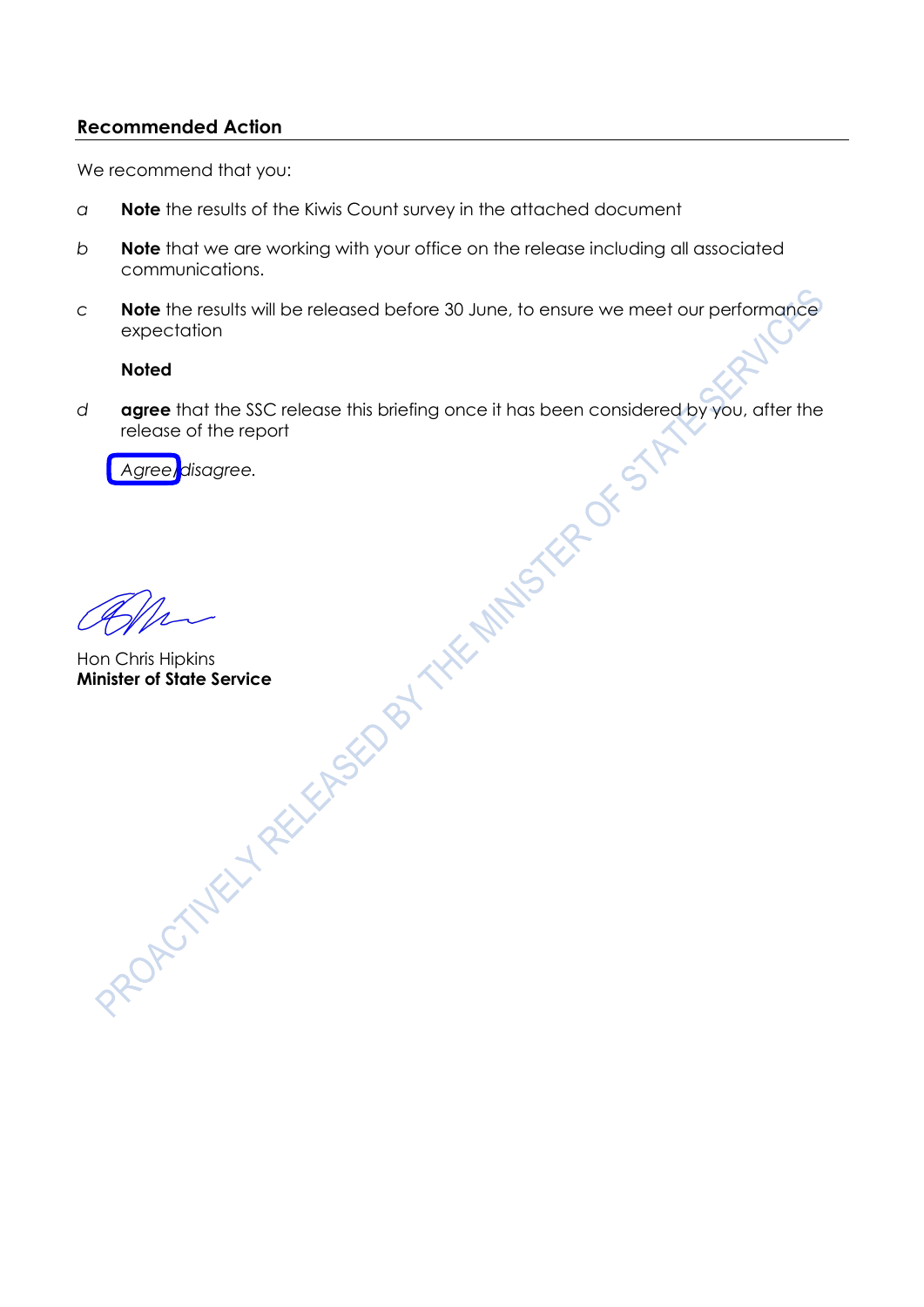# **SSC Report: Release of the 2019 Kiwis Count Survey report**

# **Purpose of Report**

2. The 2019 Kiwis Count results are now ready for release. Please find attached the results for your information. The results will be published on SSCs website and the version attached is to inform that online content

# **Analysis**

- 3. Kiwis Count has three headline measures that are used widely across government measurement frameworks. The headline results are:
	- 79% of New Zealanders trust public services based on their personal service experience
	- Trust in the public sector brand is 49%
	- Satisfaction with the quality of services received is a record high 77 points
- 4. Overall the 2019 Kiwis Count results show satisfaction with public services and trust of New Zealand's public sector remains high with an upward trend continuing since Kiwis Count began in 2007 across the public sector brand and service satisfaction. In 2019, 79% of New Zealanders trust public services based on their personal experience. This is 12 percentage points higher than 2007, and one percentage point down on 2018. This one percentage point decrease is neither statistically significant nor considered meaningful with trust based on experience around the high level of 80% for the past few years. Within this number over half of informants have very high trust scoring 5 on a 5-point scale.
- 5. Trust in the public sector brand is 49% in 2019, which is five percentage points higher than 2015 though slightly down on last year. This result does not alter the overall upward trend since 2007. The overall service quality score (SQS) for 2019 is a record high 77. This is nine points higher than 2007 and is the same as in 2018. This remains the highest ever.
- 6. With little movement over the past year it is difficult to analyse whether there has been any particular shifts as there has not been much change. There is, however, some interesting observations once you analyse through the lens of a subset of public services, customer demographics and usage. The highlights are:
	- Women report higher levels of trust and service satisfaction than men for trust based on personal experience. Women report lower levels of trust than men for trust in the public sector brand.
	- In 2019, people of Asian, NZ European and Pasifika ethnicity had similar and high results for trust based on personal experience (79%, 81% and 76% respectively. Results for Māori for this measure are significantly lower (65%). In 2019 those of Asian ethnicity have the highest trust in the public sector brand (57%), followed by Pasifika (51%) and then NZ Europeans (48%), with Māori lower at 40%. Over time the gap between Māori and non-Māori has decreased and is now 10 percentage points, down from 17 percentage points in 2018. All ethnic groups report high levels of satisfaction with public sector services, but Māori are lower than all other ethnicities.
	- Respondents with a disability had less trust based on personal experience in 2019 than 2018 and more trust in the public sector brand in 2019 than 2018 than respondents without a disability. Satisfaction with public services is lower for respondents with a disability than those without.
	- Satisfaction with public services among those aged 65+ is higher than for younger people.